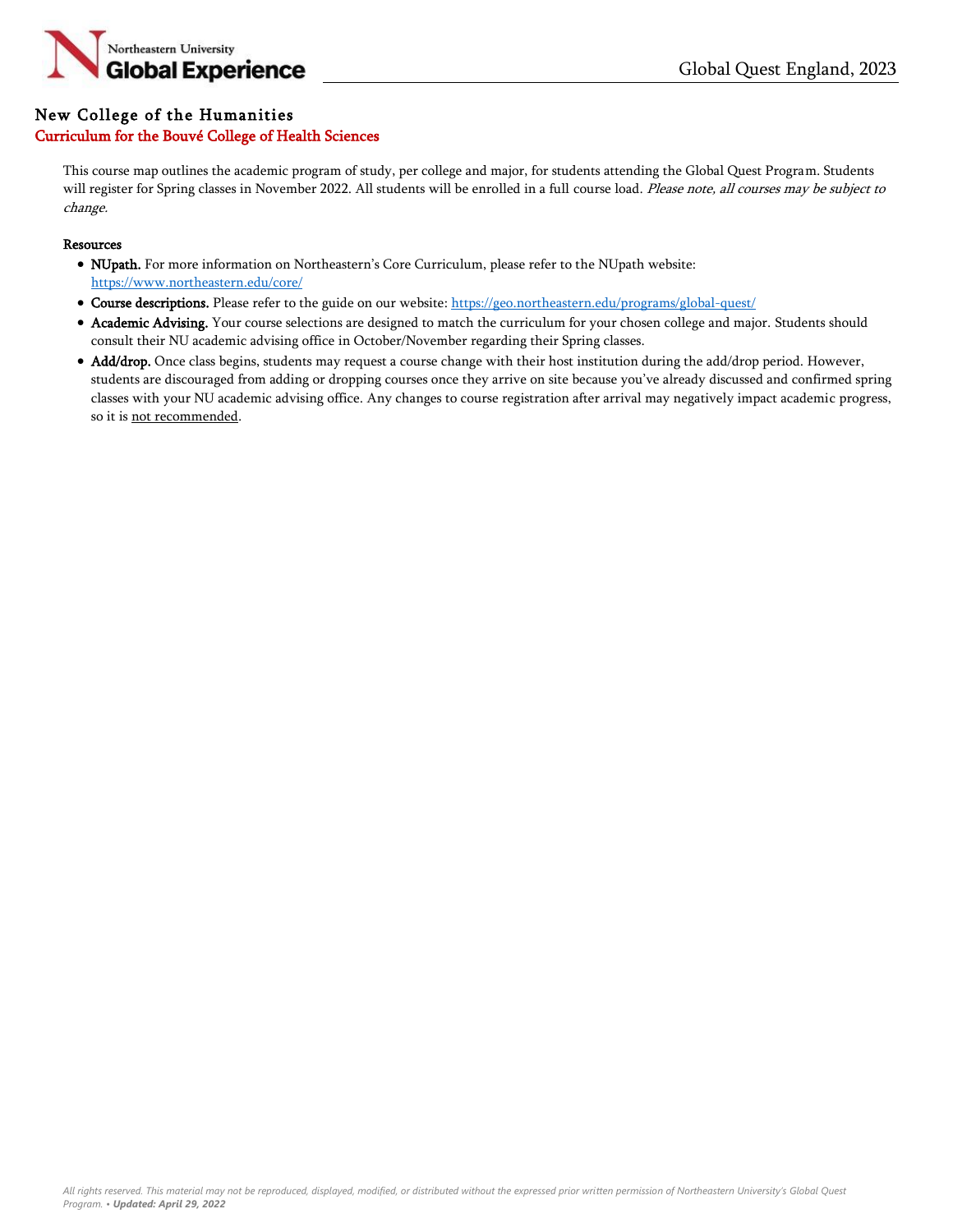

# Majors: Health Science and Health Science Combined Majors

| <b>GLOBAL LEARNING COURSE</b>                                                                                                      | <b>NU COURSE EQUIVALENTS</b>                                                                | <b>NUPATH</b>                     | <b>NU</b>               |
|------------------------------------------------------------------------------------------------------------------------------------|---------------------------------------------------------------------------------------------|-----------------------------------|-------------------------|
|                                                                                                                                    |                                                                                             |                                   | <b>CREDITS</b>          |
| All Global Quest students may opt into the following course. Students are recommended to take this course, but it is not required. |                                                                                             |                                   |                         |
| Global Learning Experience                                                                                                         | INSH 1990: Interdisciplinary Elective in Social Sciences & Humanities                       | $\overline{\phantom{a}}$          | $\mathbf{1}$            |
|                                                                                                                                    |                                                                                             |                                   | <b>NU</b>               |
| <b>CULTURE COURSE</b>                                                                                                              | <b>NU COURSE EQUIVALENTS</b>                                                                | <b>NUPATH</b>                     | <b>CREDITS</b>          |
| Students must choose one of the following courses with the Global Quest England Program.                                           |                                                                                             |                                   |                         |
| Britain and the World: Interaction and Empire                                                                                      | HIST 2376: Britain and the British Empire                                                   | SI, DD                            | $\overline{4}$          |
| British Drama and the London Stage                                                                                                 | THTR 1990: Theatre Elective                                                                 | EI, IC                            | $\overline{4}$          |
| Cultures of London                                                                                                                 | INSH 1600: Cultures of London - Abroad                                                      | IC, DD                            | $\overline{4}$          |
| Global and Intercultural Communication                                                                                             | COMM 2303: Global and Intercultural Communication                                           | SI, DD                            | $\overline{4}$          |
| <b>BOUVÉ COLLEGE OF HEALTH SCIENCES</b>                                                                                            |                                                                                             |                                   | NU                      |
|                                                                                                                                    | <b>NU COURSE EQUIVALENTS</b>                                                                | <b>NUPATH</b>                     |                         |
| <b>REQUIRED COURSES</b>                                                                                                            |                                                                                             |                                   | <b>CREDITS</b>          |
| Students must complete the following three courses with the Global Quest England Program unless they have AP/IB/transfer credit.   |                                                                                             |                                   |                         |
| First-Year Writing Studio                                                                                                          | ENGW 1111: First-Year Writing                                                               | WF                                | 4                       |
| General Biology 2 with Lab 0                                                                                                       | BIOL 1113/1114: General Biology 2 with Lab                                                  | ND                                | 5                       |
| General Chemistry for Science Majors with Lab                                                                                      | CHEM 1161/1162/1163: General Chemistry for Science Majors with Lab                          | ND                                | 5                       |
|                                                                                                                                    |                                                                                             |                                   | NU                      |
| <b>REMAINING COURSES</b>                                                                                                           | <b>NU COURSE EQUIVALENTS</b>                                                                | <b>NUPATH</b>                     | <b>CREDITS</b>          |
|                                                                                                                                    |                                                                                             |                                   |                         |
| If a student already has credit for required courses, they may enroll in a course alternative from the selection below.            |                                                                                             |                                   |                         |
| Beginner/Intermediate/Advanced French<br>Beginner/Intermediate/Advanced Spanish                                                    | Beginner/Intermediate/Advanced French<br>Beginner/Intermediate/Advanced Spanish             | $\mathcal{L} = \mathcal{L}$       | $\overline{4}$          |
| Britain and the World Interaction and Empire *                                                                                     | HIST 2376: Britain and the British Empire                                                   | $\frac{1}{2}$<br>SI, DD           | 4<br>$\overline{4}$     |
| British Drama and the London Stage *                                                                                               | THTR 1990: Theatre Elective                                                                 | EI, IC                            | $\overline{4}$          |
| <b>Business Statistics</b>                                                                                                         | MGSC 2301: Business Statistics                                                              | AD                                | $\overline{4}$          |
| Calculus 1 for Science and Engineering                                                                                             | MATH 1341: Calculus 1 for Science and Engineering                                           | <b>FO</b>                         | 4                       |
| Calculus 2 for Science and Engineering 0                                                                                           | MATH 1342: Calculus 2 for Science and Engineering                                           | FQ                                | $\overline{4}$          |
| Calculus 3 for Science and Engineering 0                                                                                           | MATH 2321: Calculus 3 for Science and Engineering                                           | FQ                                | $\overline{4}$          |
| <b>Calculus for Business</b>                                                                                                       | MATH 1231: Calculus for Business and Economics                                              | <b>FO</b>                         | $\overline{4}$          |
| Criminology                                                                                                                        | CRIM 1120: Criminology                                                                      | SI                                | $\overline{4}$          |
| Cultures of London*                                                                                                                | INSH 1600: Cultures of London - Abroad                                                      | IC, DD                            | $\overline{4}$          |
| Current Issues in Cities and Suburbs                                                                                               | POLS/SOCL 2358: Current Issues in Cities and Suburbs                                        | SI, DD<br>$\overline{a}$          | 4<br>$\overline{4}$     |
| Developmental Psychology 0<br>Differential Equations and Linear Algebra 0                                                          | PSYC 3404: Developmental Psychology<br>MATH 2341: Differential Equations and Linear Algebra | $-\,-$                            | 4                       |
| Experience and Interaction                                                                                                         | ARTF 2223: Experience and Interaction                                                       | EI                                | $\overline{4}$          |
| Financial Accounting and Reporting                                                                                                 | ACCT 1201: Financial Accounting and Reporting                                               | $\overline{\phantom{a}}$          | $\overline{4}$          |
| Foundations of Psychology                                                                                                          | PSYC 1101: Foundations of Psychology                                                        | ND, SI                            | 4                       |
| Global and Intercultural Communication *                                                                                           | COMM 2303: Global and Intercultural Communication                                           | SI, DD                            | 4                       |
| Global Markets and Local Culture                                                                                                   | ANTH 2305: Global Markets and Local Culture                                                 | ${\rm IC}$                        | $\overline{\mathbf{4}}$ |
| Intermediate Programming with Data with Lab $\Diamond$                                                                             | DS 2500/2501: Intermediate Programming with Data with Lab                                   | AD                                | 5                       |
| International Business and Global Social Responsibility                                                                            | INTB 1203: International Business and Global Social Responsibility                          | IC, ER                            | 4                       |
| International Relations Theory and Practice                                                                                        | POLS 1160: International Relations                                                          | SI<br>$\mathcal{L}_{\mathcal{L}}$ | 4                       |
| <b>Introduction to Marketing</b><br>Introduction to Sociology                                                                      | MKTG 2201: Introduction to Marketing<br>SOCL 1101: Introduction to Sociology                | SI, DD                            | $\overline{4}$<br>4     |
| Introduction to Technology and Human Values                                                                                        | PHIL 1145: Technology and Human Values                                                      | SI, ER                            | 4                       |
| Organic Chemistry 1 with Lab $\Diamond$                                                                                            | CHEM 2311/2312: Organic Chemistry 1 with Lab                                                | $\overline{\phantom{a}}$          | 5                       |
| Peoples and Cultures                                                                                                               | ANTH 1101: Peoples and Cultures                                                             | ${\rm IC}$                        | 4                       |
| Physics for Engineering 1 with Lab and ILS                                                                                         | PHYS 1151/1152/1153: Physics for Engineering 1 with Lab and ILS                             | ND, AD                            | 5                       |
| Physics for Engineering 2 with Lab $\Diamond$                                                                                      | PHYS 1155/1156/1157: Physics for Engineering 2 with Lab                                     | ND, AD                            | 5                       |
| Principles of Macroeconomics                                                                                                       | ECON 1115: Principles of Macroeconomics                                                     | SI, AD                            | $\overline{4}$          |
| Principles of Microeconomics                                                                                                       | ECON 1116: Principles of Microeconomics                                                     | SI, AD                            | 4                       |
| Public Speaking                                                                                                                    | COMM 1112: Public Speaking                                                                  | ΕI                                | $\overline{4}$          |
| The World Since 1945                                                                                                               | HIST 2211: The World Since 1945                                                             | SI, DD                            | 4                       |
| The Writer's Craft $\Diamond$<br>Topics in Design History                                                                          | ENGL 2700: Creative Writing<br>ARTH 2200: Topics in Design History                          | EI                                | 4<br>$\overline{4}$     |
| Total credits transferred into Northeastern University                                                                             |                                                                                             |                                   | $16 - 18$               |
|                                                                                                                                    |                                                                                             |                                   |                         |

\* If selected as the culture course, students must select an alternative from the elective courses.

◊ Course has a prerequisite. See Course Description Guide for more details.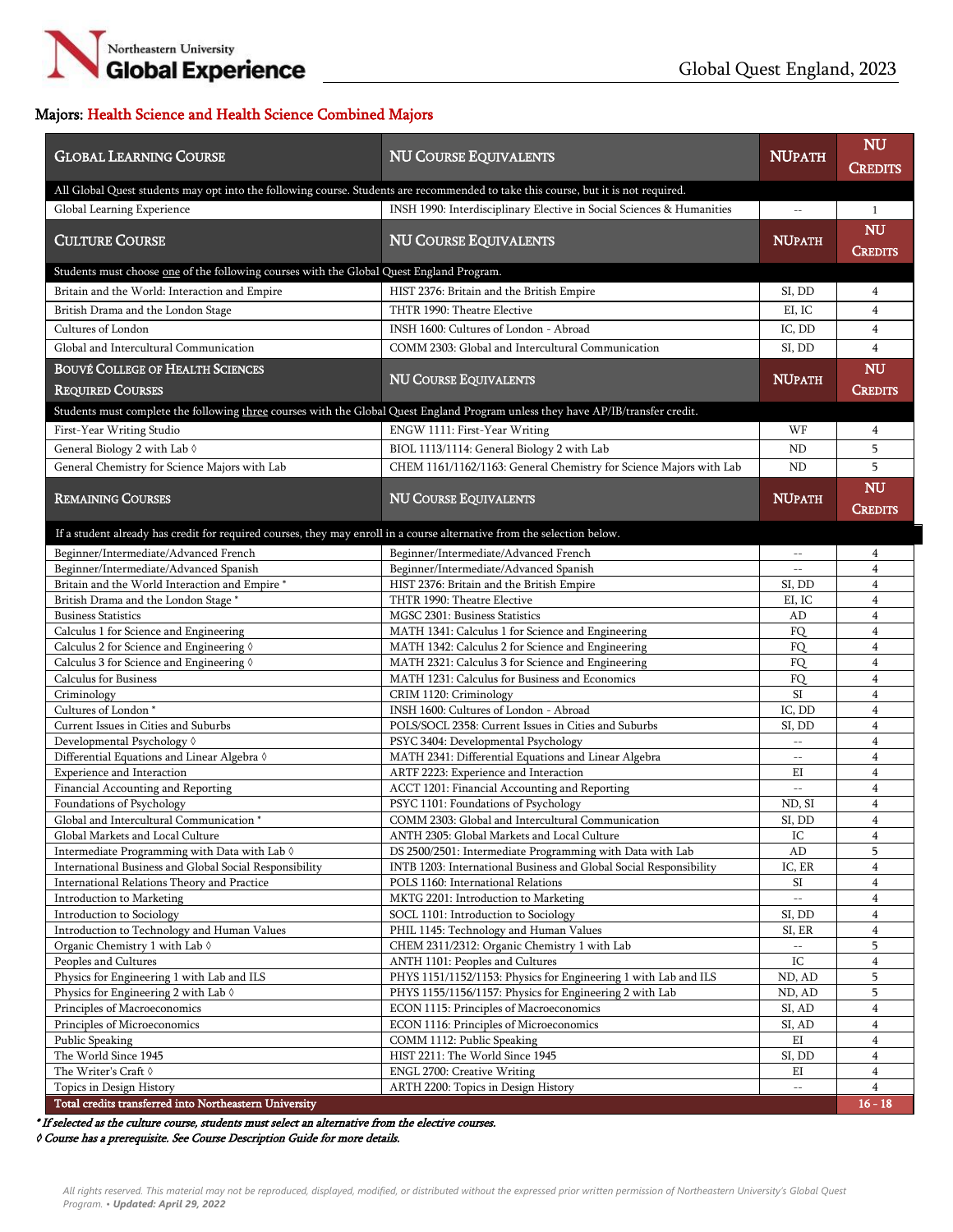

### Majors: Pharmacy Studies

| <b>GLOBAL LEARNING COURSE</b>                                                                                                      | <b>NU COURSE EQUIVALENTS</b>                                                                       | <b>NUPATH</b>               | <b>NU</b>               |
|------------------------------------------------------------------------------------------------------------------------------------|----------------------------------------------------------------------------------------------------|-----------------------------|-------------------------|
|                                                                                                                                    |                                                                                                    |                             | <b>CREDITS</b>          |
| All Global Quest students may opt into the following course. Students are recommended to take this course, but it is not required. |                                                                                                    |                             |                         |
| Global Learning Experience                                                                                                         | INSH 1990: Interdisciplinary Elective in Social Sciences & Humanities                              | $\overline{a}$              | $\mathbf{1}$            |
|                                                                                                                                    |                                                                                                    |                             | <b>NU</b>               |
| <b>CULTURE COURSE</b>                                                                                                              | <b>NU COURSE EQUIVALENTS</b>                                                                       | <b>NUPATH</b>               |                         |
|                                                                                                                                    |                                                                                                    |                             | CREDITS                 |
| Students must choose one of the following courses with the Global Quest England Program.                                           |                                                                                                    |                             |                         |
| Britain and the World: Interaction and Empire                                                                                      | HIST 2376: Britain and the British Empire                                                          | SI, DD                      | 4                       |
| British Drama and the London Stage                                                                                                 | THTR 1990: Theatre Elective                                                                        | EI, IC                      | $\overline{4}$          |
| Cultures of London                                                                                                                 | INSH 1600: Cultures of London - Abroad                                                             | IC, DD                      | $\overline{4}$          |
| Global and Intercultural Communication                                                                                             | COMM 2303: Global and Intercultural Communication                                                  | SI, DD                      | $\overline{4}$          |
| <b>BOUVÉ COLLEGE OF HEALTH SCIENCES</b>                                                                                            |                                                                                                    |                             | NU                      |
|                                                                                                                                    | <b>NU COURSE EQUIVALENTS</b>                                                                       | <b>NUPATH</b>               |                         |
| <b>REQUIRED COURSES</b>                                                                                                            |                                                                                                    |                             | <b>CREDITS</b>          |
| Students must complete the following three courses with the Global Quest England Program unless they have AP/IB/transfer credit.   |                                                                                                    |                             |                         |
| Calculus 1 for Science and Engineering                                                                                             | MATH 1341: Calculus 1 for Science and Engineering                                                  | FQ                          | 4                       |
| General Biology 2 with Lab 0                                                                                                       | BIOL 1113/1114: General Biology 2 with Lab                                                         | <b>ND</b>                   | 5                       |
| General Chemistry for Science Majors with Lab                                                                                      | CHEM 1161/1162/1163: General Chemistry for Science Majors with Lab                                 | <b>ND</b>                   | 5                       |
|                                                                                                                                    |                                                                                                    |                             | <b>NU</b>               |
| <b>REMAINING COURSES</b>                                                                                                           | <b>NU COURSE EQUIVALENTS</b>                                                                       | <b>NUPATH</b>               |                         |
|                                                                                                                                    |                                                                                                    |                             | Credits                 |
| If a student already has credit for required courses, they may enroll in a course alternative from the selection below.            |                                                                                                    |                             |                         |
| Beginner/Intermediate/Advanced French                                                                                              | Beginner/Intermediate/Advanced French                                                              | $\qquad \qquad -$           | 4                       |
| Beginner/Intermediate/Advanced Spanish                                                                                             | Beginner/Intermediate/Advanced Spanish                                                             | $\mathbb{L}^{\mathbb{L}}$   | $\overline{4}$          |
| Britain and the World Interaction and Empire *                                                                                     | HIST 2376: Britain and the British Empire                                                          | SI, DD                      | $\overline{4}$          |
| British Drama and the London Stage *<br><b>Business Statistics</b>                                                                 | THTR 1990: Theatre Elective<br>MGSC 2301: Business Statistics                                      | EI, IC<br>AD                | 4<br>$\overline{4}$     |
| Calculus 2 for Science and Engineering 0                                                                                           | MATH 1342: Calculus 2 for Science and Engineering                                                  | FQ                          | 4                       |
| Calculus 3 for Science and Engineering 0                                                                                           | MATH 2321: Calculus 3 for Science and Engineering                                                  | FQ                          | 4                       |
| <b>Calculus for Business</b>                                                                                                       | MATH 1231: Calculus for Business and Economics                                                     | <b>FO</b>                   | $\overline{4}$          |
| Criminology                                                                                                                        | CRIM 1120: Criminology                                                                             | <b>SI</b>                   | $\overline{4}$          |
| Cultures of London*                                                                                                                | INSH 1600: Cultures of London - Abroad                                                             | IC, DD                      | 4                       |
| Current Issues in Cities and Suburbs                                                                                               | POLS/SOCL 2358: Current Issues in Cities and Suburbs                                               | SI, DD                      | $\overline{\mathbf{4}}$ |
| Developmental Psychology ♦                                                                                                         | PSYC 3404: Developmental Psychology                                                                | $\overline{a}$              | $\overline{4}$          |
| Differential Equations and Linear Algebra 0                                                                                        | MATH 2341: Differential Equations and Linear Algebra                                               | $-\,-$                      | 4                       |
| Experience and Interaction                                                                                                         | ARTF 2223: Experience and Interaction                                                              | ΕI                          | 4                       |
| Financial Accounting and Reporting                                                                                                 | ACCT 1201: Financial Accounting and Reporting                                                      | $\overline{\phantom{a}}$    | $\overline{4}$          |
| First-Year Writing Studio<br>Foundations of Psychology                                                                             | ENGW 1111: First-Year Writing<br>PSYC 1101: Foundations of Psychology                              | WF<br>ND, SI                | 4<br>4                  |
| Global and Intercultural Communication <sup>*</sup>                                                                                | COMM 2303: Global and Intercultural Communication                                                  | SI, DD                      | $\overline{\mathbf{4}}$ |
| Global Markets and Local Culture                                                                                                   | ANTH 2305: Global Markets and Local Culture                                                        | IC                          | $\overline{4}$          |
| Intermediate Programming with Data with Lab 0                                                                                      | DS 2500/2501: Intermediate Programming with Data with Lab                                          | $\mbox{\rm AD}$             | 5                       |
| International Business and Global Social Responsibility                                                                            | INTB 1203: International Business and Global Social Responsibility                                 | IC, ER                      | 4                       |
| International Relations Theory and Practice                                                                                        | POLS 1160: International Relations                                                                 | SI                          | 4                       |
| Introduction to Marketing                                                                                                          | MKTG 2201: Introduction to Marketing                                                               | $\mathcal{L} = \mathcal{L}$ | 4                       |
| Introduction to Sociology                                                                                                          | SOCL 1101: Introduction to Sociology                                                               | SI, DD                      | 4                       |
| Introduction to Technology and Human Values                                                                                        | PHIL 1145: Technology and Human Values                                                             | SI, ER                      | 4                       |
| Organic Chemistry 1 with Lab $\Diamond$                                                                                            | CHEM 2311/2312: Organic Chemistry 1 with Lab                                                       |                             | 5                       |
| Peoples and Cultures                                                                                                               | ANTH 1101: Peoples and Cultures                                                                    | IC                          | 4                       |
| Physics for Engineering 1 with Lab and ILS                                                                                         | PHYS 1151/1152/1153: Physics for Engineering 1 with Lab and ILS                                    | ND, AD                      | 5                       |
| Physics for Engineering 2 with Lab $\Diamond$<br>Principles of Macroeconomics                                                      | PHYS 1155/1156/1157: Physics for Engineering 2 with Lab<br>ECON 1115: Principles of Macroeconomics | ND, AD<br>SI, AD            | 5<br>4                  |
| Principles of Microeconomics                                                                                                       | ECON 1116: Principles of Microeconomics                                                            | SI, AD                      | 4                       |
| Public Speaking                                                                                                                    | COMM 1112: Public Speaking                                                                         | ΕI                          | 4                       |
| The World Since 1945                                                                                                               | HIST 2211: The World Since 1945                                                                    | SI, DD                      | 4                       |
| The Writer's Craft $\Diamond$                                                                                                      | ENGL 2700: Creative Writing                                                                        | ΕI                          | $\overline{4}$          |
| Topics in Design History                                                                                                           | ARTH 2200: Topics in Design History                                                                | $- \, -$                    | 4                       |
| Total credits transferred into Northeastern University                                                                             |                                                                                                    |                             | $16 - 18$               |

\* If selected as the culture course, students must select an alternative from the elective courses.

◊ Course has a prerequisite. See Course Description Guide for more details.